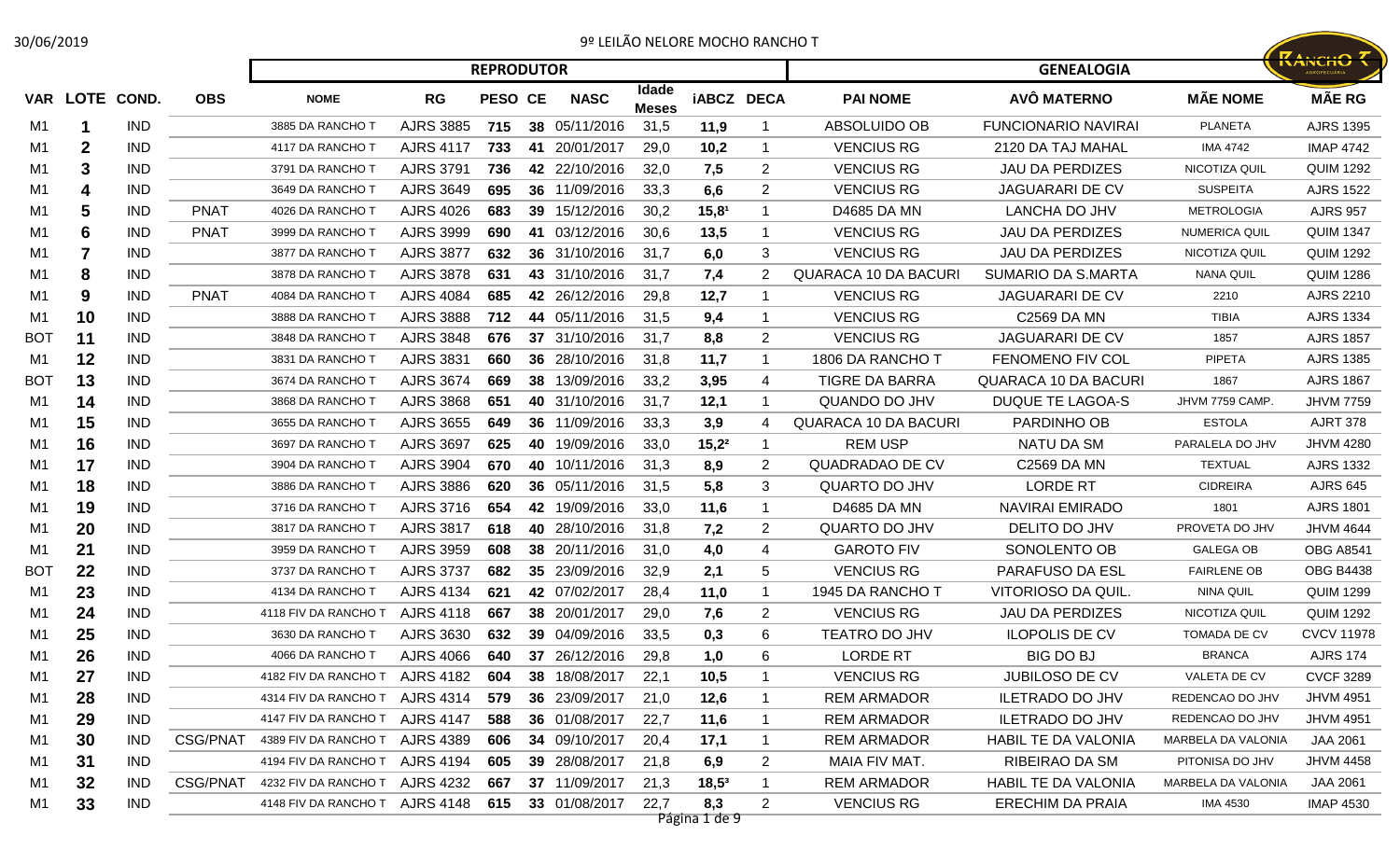## 30/06/2019 9º LEILÃO NELORE MOCHO RANCHO T

| 0/06/2019  |                |            |                 |                               |                             |                   |    |               |                       | 9º LEILÃO NELORE MOCHO RANCHO T |                         |                             |                            |                    |                                        |
|------------|----------------|------------|-----------------|-------------------------------|-----------------------------|-------------------|----|---------------|-----------------------|---------------------------------|-------------------------|-----------------------------|----------------------------|--------------------|----------------------------------------|
|            |                |            |                 |                               |                             | <b>REPRODUTOR</b> |    |               |                       |                                 |                         |                             | <b>GENEALOGIA</b>          |                    | <b>RANCHO 7</b><br><b>AGROPECUÁRIA</b> |
|            | VAR LOTE COND. |            | <b>OBS</b>      | <b>NOME</b>                   | RG                          | <b>PESO CE</b>    |    | <b>NASC</b>   | Idade<br><b>Meses</b> | <b>iABCZ DECA</b>               |                         | <b>PAI NOME</b>             | AVÔ MATERNO                | <b>MÃE NOME</b>    | <b>MÃE RG</b>                          |
| $\sim$     | 34             | <b>IND</b> |                 | 4353 FIV DA RANCHO T          | <b>AJRS 4353</b>            | 533               |    | 32 27/09/2017 | 20,8                  | 7,5                             | 2                       | <b>VENCIUS RG</b>           | <b>ERECHIM DA PRAIA</b>    | <b>IMA 4530</b>    | <b>IMAP 4530</b>                       |
| <b>BOT</b> | 35             | <b>IND</b> | <b>PNAT</b>     | 4451 FIV DA RANCHO T          | <b>AJRS 4451</b>            | 576               | 31 | 28/10/2017    | 19,8                  | 11,8                            | -1                      | <b>VENCIUS RG</b>           | <b>JUBILOSO DE CV</b>      | VALETA DE CV       | <b>CVCF 3289</b>                       |
| M1         | 36             | <b>IND</b> |                 | 4164 FIV DA RANCHO T          | <b>AJRS 4164</b>            | 614               |    | 32 12/08/2017 | 22,3                  | 10,1                            | -1                      | <b>VENCIUS RG</b>           | <b>JUBILOSO DE CV</b>      | VALETA DE CV       | <b>CVCF 3289</b>                       |
| M1         | 37             | <b>IND</b> |                 | 4163 FIV DA RANCHO T          | <b>AJRS 4163</b>            | 617               |    | 38 12/08/2017 | 22,3                  | 10,9                            | -1                      | <b>VENCIUS RG</b>           | <b>JUBILOSO DE CV</b>      | VALETA DE CV       | <b>CVCF 3289</b>                       |
| M1         | 38             | <b>IND</b> | <b>CSG</b>      | 4474 DA RANCHO T              | <b>AJRS 4474</b>            | 554               |    | 33 01/11/2017 | 19,7                  | 17,4                            | -1                      | <b>REM USP</b>              | <b>ILETRADO DO JHV</b>     | JHVM 6829 CAMP.    | <b>JHVM 6829</b>                       |
| M1         | 39             | <b>IND</b> |                 | 4352 FIV DA RANCHO T          | <b>AJRS 4352</b>            | 560               |    | 31 27/09/2017 | 20,8                  | 8,1                             | 2                       | <b>VENCIUS RG</b>           | <b>ERECHIM DA PRAIA</b>    | <b>IMA 4530</b>    | <b>IMAP 4530</b>                       |
| M1         | 40             | <b>IND</b> | <b>PNAT</b>     | 4176 FIV DA RANCHO T          | <b>AJRS 4176</b>            | 625               |    | 33 18/08/2017 | 22,1                  | 10,9                            | -1                      | <b>VENCIUS RG</b>           | <b>JUBILOSO DE CV</b>      | VALETA DE CV       | <b>CVCF 3289</b>                       |
| M1         | 41             | <b>IND</b> | <b>CSG/PNAT</b> | 4203 DA RANCHO T              | <b>AJRS 4203</b>            | 648               |    | 38 01/09/2017 | 21,7                  | 16,0                            | -1                      | <b>REM USP</b>              | DALI TE DA QUIL.           | <b>COMEDISTA</b>   | <b>AJRS 316</b>                        |
| M1         | 42             | <b>IND</b> |                 | 4291 FIV DA RANCHO T          | <b>AJRS 4291</b>            | 546               |    | 30 20/09/2017 | 21,0                  | 6,5                             | 2                       | <b>VENCIUS RG</b>           | <b>ERECHIM DA PRAIA</b>    | <b>IMA 4530</b>    | <b>IMAP 4530</b>                       |
| M1         | 43             | <b>IND</b> |                 | 4132 DA RANCHO T              | <b>AJRS 4132</b>            | 620               |    | 38 25/01/2017 | 28,9                  | 13,5                            | -1                      | D4685 DA MN                 | VITORIOSO DA QUIL.         | NINA QUIL          | <b>QUIM 1299</b>                       |
| M1         | 44             | <b>IND</b> |                 | 3922 DA RANCHO T              | <b>AJRS 3922</b>            | 665               |    | 41 10/11/2016 | 31,3                  | $\sim$                          | $\sim$                  | <b>AGAPE DA LION</b>        | <b>HABIL TE DA VALONIA</b> | MARBELA DA VALONIA | <b>JAA 2061</b>                        |
| M1         | 46             | <b>IND</b> |                 | 4082 FIV DA RANCHO T          | <b>AJRS 4082</b>            | 710               |    | 42 26/12/2016 | 29,8                  | $\blacksquare$                  | $\blacksquare$          | <b>VENCIUS RG</b>           | 2120 DA TAJ MAHAL          | <b>IMA 4742</b>    | <b>IMAP 4742</b>                       |
| M1         | 47             | <b>IND</b> |                 | 3678 DA RANCHO T              | <b>AJRS 3678</b>            | 698               |    | 40 14/09/2016 | 33,2                  | 6,9                             | 2                       | <b>VENCIUS RG</b>           | <b>FUNCIONARIO NAVIRAI</b> | 1789               | <b>AJRS 1789</b>                       |
| M1         | 48             | <b>DUP</b> | <b>PNAT</b>     | 4298 DA RANCHO T              | <b>AJRS 4298</b>            | 523               |    | 34 20/09/2017 | 21,0                  | 14,4                            | -1                      | <b>JHVM 11321 CAMP.</b>     | QUANDO DO JHV              | 2622 DA RANCHO T   | <b>AJRS 2622</b>                       |
| M1         | 48             | <b>DUP</b> |                 | 4332 DA RANCHO T              | <b>AJRS 4332</b>            | 515               | 34 | 27/09/2017    | 20,8                  | 7,9                             | 2                       | <b>JHVM 10701 CAMP.</b>     | RESERVADO OB               | <b>ESPINHA OB</b>  | <b>OBG C8214</b>                       |
|            | MÉDIA          |            |                 |                               |                             | 519               | 34 |               | 20,9                  | 11,1                            |                         |                             |                            |                    |                                        |
|            |                |            |                 |                               |                             |                   |    |               |                       |                                 |                         |                             |                            |                    |                                        |
| M1         | 49             | <b>DUP</b> |                 | 4158 FIV DA RANCHO T          | <b>AJRS 4158</b>            | 571               |    | 39 01/08/2017 | 22,7                  | 6,6                             | $\overline{2}$          | MAIA FIV MAT.               | RIBEIRAO DA SM             | PITONISA DO JHV    | <b>JHVM 4458</b>                       |
| M1         | 49             | <b>DUP</b> |                 | 4206 DA RANCHO T              | <b>AJRS 4206</b>            | 594               |    | 40 05/09/2017 | 21,5                  | 6,3                             | 3                       | <b>JHVM 10701 CAMP.</b>     | QUIGONE DE CV              | TILIA DE CV        | <b>CVCV 12551</b>                      |
|            | MÉDIA          |            |                 |                               |                             | 583               | 40 |               | 22,1                  | 6,5                             |                         |                             |                            |                    |                                        |
|            |                |            |                 |                               |                             |                   |    |               |                       |                                 |                         |                             |                            |                    |                                        |
| <b>BOT</b> | 50             | <b>IND</b> |                 | 3957 DA RANCHO T              | <b>AJRS 3957</b>            | 716               |    | 44 20/11/2016 | 31,0                  | 8,5                             | 2                       | <b>QUARACA 10 DA BACURI</b> | <b>SUMARIO DA S.MARTA</b>  | <b>NANA QUIL</b>   | <b>QUIM 1286</b>                       |
| BAT        | 51             | <b>IND</b> |                 | 4127 DA RANCHO T              | <b>AJRS 4127</b>            | 666               |    | 42 25/01/2017 | 28,9                  | 13,5                            | -1                      | D4685 DA MN                 | <b>HABIL TE DA VALONIA</b> | MARBELA DA VALONIA | <b>JAA 2061</b>                        |
| <b>BOT</b> | 52             | <b>IND</b> |                 | 3995 DA RANCHO T              | <b>AJRS 3995</b>            | 713               |    | 39 03/12/2016 | 30,6                  | 6,2                             | 3                       | <b>VENCIUS RG</b>           | <b>JAU DA PERDIZES</b>     | NICOTIZA QUIL      | <b>QUIM 1292</b>                       |
| <b>BOT</b> | 53             | <b>IND</b> |                 | 3787 DA RANCHO T              | AJRS 3787 693 40 22/10/2016 |                   |    |               | 32,0                  | 13,6                            | $\mathbf 1$             | <b>AGAPE DA LION</b>        | JAGUARARI DE CV            | RABANADA DE CV     | <b>CVCV 8824</b>                       |
| <b>BOT</b> | 54             | <b>IND</b> |                 | 3778 DA RANCHO T              | <b>AJRS 3778</b>            | 600               |    | 38 10/10/2016 | 32,4                  | 3,76                            | 4                       | TEATRO DO JHV               | 1457 DA TAJ MAHAL          | IMA 6168           | <b>IMAP 6168</b>                       |
| <b>BAT</b> | 55             | <b>IND</b> |                 | 4156 FIV DA RANCHO T          | AJRS 4156                   | 621               |    | 34 01/08/2017 | 22,7                  | 13,56                           | $\overline{\mathbf{1}}$ | <b>REM ARMADOR</b>          | <b>ILETRADO DO JHV</b>     | REDENCAO DO JHV    | <b>JHVM 4951</b>                       |
| BAT        | 56             | IND        |                 | 4431 FIV DA RANCHO T          | <b>AJRS 4431</b>            | 565               |    | 31 27/10/2017 | 19,8                  | 11,43                           | -1                      | JHVM 10626 CAMP.            | HABIL TE DA VALONIA        | MARBELA DA VALONIA | JAA 2061                               |
| <b>BOT</b> | 57             | IND        | <b>CSG</b>      | 4251 FIV DA RANCHO T          | <b>AJRS 4251</b>            | 583               |    | 34 16/09/2017 | 21,2                  | 16,07                           | $\overline{\mathbf{1}}$ | <b>REM ARMADOR</b>          | <b>HABIL TE DA VALONIA</b> | MARBELA DA VALONIA | JAA 2061                               |
| <b>BOT</b> | 58             | IND        |                 | 3930 DA RANCHO T              | AJRS 3930                   | 715               |    | 41 14/11/2016 | 31,2                  | 12,0                            | -1                      | <b>VENCIUS RG</b>           | <b>JAGUARARI DE CV</b>     | TARIMBA            | <b>AJRS 1553</b>                       |
| CHI        | 60             | <b>IND</b> |                 | 8489 DA JAPARANDUBA JAPA 8489 |                             | 637               |    | 38 03/01/2017 | 29,6                  | 12,9                            | - 1                     | 7185 DA JAPARADUBA          | <b>XANGO COL</b>           | NOVA JAPARANDUBA   | JAPA 5682                              |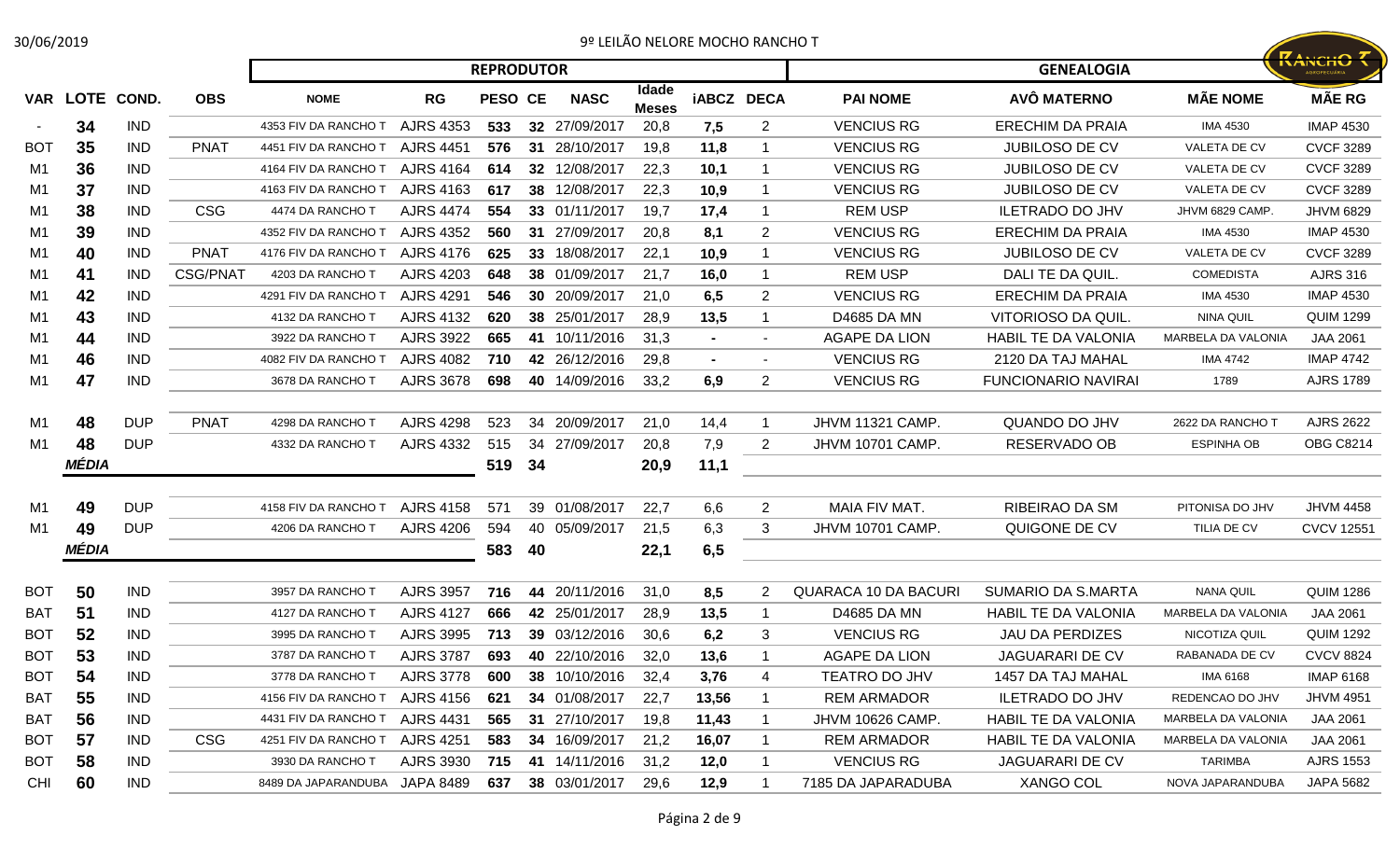Página 3 de 9

| 30/06/2019 |                |               |             |                      |                  |                   |    |               |                       | 9º LEILÃO NELORE MOCHO RANCHO T |                |                        |                            |                     |                  |
|------------|----------------|---------------|-------------|----------------------|------------------|-------------------|----|---------------|-----------------------|---------------------------------|----------------|------------------------|----------------------------|---------------------|------------------|
|            |                |               |             |                      |                  | <b>REPRODUTOR</b> |    |               |                       |                                 |                |                        | <b>GENEALOGIA</b>          |                     | <b>KANCHO T</b>  |
|            | VAR LOTE COND. |               | <b>OBS</b>  | <b>NOME</b>          | RG               | PESO CE           |    | <b>NASC</b>   | Idade<br><b>Meses</b> | <b>iABCZ DECA</b>               |                | <b>PAI NOME</b>        | AVÔ MATERNO                | <b>MÃE NOME</b>     | <b>MÃE RG</b>    |
| M1         | 61             | DUP-1         |             | 3932 DA RANCHO T     | <b>AJRS 3932</b> | 673               |    | 35 20/11/2016 | 31,0                  | 7,8                             | $\mathbf{2}$   | <b>QUARTO DO JHV</b>   | <b>JAGUARARI DE CV</b>     | <b>TEOLOGIA</b>     | <b>AJRS 1569</b> |
| M1         | 61             | DUP-1         |             | 4040 DA RANCHO T     | <b>AJRS 4040</b> | 669               |    | 39 15/12/2016 | 30,2                  | 9,3                             | $\overline{2}$ | <b>AGAPE DA LION</b>   | <b>TORETAO DO JHV</b>      | 1911                | <b>AJRS 1911</b> |
|            | MÉDIA          |               |             |                      |                  | 671               | 37 |               | 30,6                  | 8,6                             |                |                        |                            |                     |                  |
| M1         | 63             | DUP-3         |             | 3639 DA RANCHO T     | <b>AJRS 3639</b> | 727               |    | 38 07/09/2016 | 33,4                  | 12,0                            | -1             | QUARTO DO JHV          | <b>GAROTO FIV</b>          | <b>OSCILAR</b>      | <b>AJRS 1145</b> |
| <b>BOT</b> | 63             | DUP-3         | <b>PNAT</b> | 3864 DA RANCHO T     | <b>AJRS 3864</b> | 676               |    | 36 31/10/2016 | 31,7                  | 11,5                            | -1             | <b>QUARTO DO JHV</b>   | <b>EMERGIDO DE NAVIRAI</b> | <b>POEMA</b>        | <b>AJRS 1405</b> |
|            | MÉDIA          |               |             |                      |                  | 702               | 37 |               | 32,6                  | 11,8                            |                |                        |                            |                     |                  |
| M1         | 64             | DUP-4         |             | 3818 DA RANCHO T     | <b>AJRS 3818</b> | 701               |    | 38 28/10/2016 | 31,8                  | 8,9                             | $\overline{2}$ | <b>AGAPE DA LION</b>   | <b>HOBY AJJ</b>            | NASCENCA PO DA QUIL | <b>QUIM 1222</b> |
| M1         | 64             | DUP-4         |             | 3863 DA RANCHO T     | <b>AJRS 3863</b> | 700               |    | 38 31/10/2016 | 31,7                  | 8,1                             | 2              | QUADRADAO DE CV        | MADEIREIRO DO JHV          | CENTRAL             | <b>AJRS 413</b>  |
|            | MÉDIA          |               |             |                      |                  | 701               | 38 |               | 31,7                  | 8,5                             |                |                        |                            |                     |                  |
| M1         | 65             | DUP-5         |             | 3694 DA RANCHO T     | <b>AJRS 3694</b> | 685               |    | 33 18/09/2016 | 33,1                  | $-0,3$                          | 6              | TEATRO DO JHV          | APELO OB                   | <b>CORALEIRA OB</b> | <b>OBG B4064</b> |
| M1         | 65             | DUP-5         |             | 3871 DA RANCHO T     | <b>AJRS 3871</b> | 719               |    | 37 31/10/2016 | 31,7                  | 3,6                             | 4              | <b>IMPOLUTO DO JHV</b> | DIAGO DE CV                | QUIBA DE CV         | <b>CVCV 7895</b> |
|            | MÉDIA          |               |             |                      |                  | 702               | 35 |               | 32,4                  | 1,7                             |                |                        |                            |                     |                  |
| <b>BOT</b> | 66             | DUP-6         |             | 8409 DA JAPARANDUBA  | <b>JAPA 8409</b> | 682               |    | 42 15/11/2016 | 31,2                  | $\sim$                          | $\sim$         | NEVAL DA EAO           | EDIPO DA JAPARANDUBA       | 6751 DA JAPARANDUBA | <b>JAPA 6751</b> |
| <b>BAT</b> | 66             | DUP-6         |             | 4122 FIV DA RANCHO T | <b>AJRS 4122</b> | 667               |    | 38 20/01/2017 | 29,0                  | 7,6                             | $\mathbf{2}$   | <b>VENCIUS RG</b>      | <b>JAU DA PERDIZES</b>     | NICOTIZA QUIL       | <b>QUIM 1292</b> |
|            | MÉDIA          |               |             |                      |                  | 675               | 40 |               | 30,1                  | 7,6                             |                |                        |                            |                     |                  |
| <b>BAT</b> | 67             | DUP-7         |             | 3698 DA RANCHO T     | <b>AJRS 3698</b> | 658               |    | 38 19/09/2016 | 33,0                  | 6,3                             | 3              | QUADRADAO DE CV        | 1646 DA MN                 | ATRIZ FIV S. ELINA  | <b>YLY 2682</b>  |
| BAT        | 67             | DUP-7         |             | 4069 DA RANCHO T     | <b>AJRS 4069</b> | 645               |    | 40 26/12/2016 | 29,8                  | 12,4                            | -1             | SUZUKI FIV DE CV       | C2569 DA MN                | <b>TERROSA</b>      | <b>AJRS 1331</b> |
|            | MÉDIA          |               |             |                      |                  | 652               | 39 |               | 31,4                  | 9,3                             |                |                        |                            |                     |                  |
| BAT        | 68             | DUP-8         |             | 3862 DA RANCHO T     | <b>AJRS 3862</b> | 586               |    | 37 31/10/2016 | 31,7                  | 9,4                             | -1             | D4685 DA MN            | LEGUME DO JHV              | <b>AGITADA</b>      | <b>AJRS 1662</b> |
| <b>BAT</b> | 68             | DUP-8         |             | 3928 DA RANCHO T     | <b>AJRS 3928</b> | 660               |    | 39 14/11/2016 | 31,2                  | 6,0                             | 3              | <b>XAVANTE VG</b>      | NAPOLEAO DA SM             | HEMERENCIA VT       | <b>FVT 4540</b>  |
|            | MÉDIA          |               |             |                      |                  | 623               | 38 |               | 31,4                  | 7,7                             |                |                        |                            |                     |                  |
|            | 69             | <b>DUP-22</b> |             | 3905 DA RANCHO T     | AJRS 3905        | 650               |    | 33 10/11/2016 | 31,3                  | 3,7                             | 4              | QUADRADAO DE CV        | PACOTE RG                  | <b>FAROFA</b>       | <b>AJRS 698</b>  |
|            | 69             | <b>DUP-22</b> |             | 4003 DA RANCHO T     | <b>AJRS 4003</b> | 613               |    | 36 03/12/2016 | 30,6                  | 7,8                             | $\overline{2}$ | <b>VENCIUS RG</b>      | <b>JAU DA PERDIZES</b>     | NICOTIZA QUIL       | <b>QUIM 1292</b> |
|            | MÉDIA          |               |             |                      |                  | 632               | 35 |               | 31,0                  | 5,8                             |                |                        |                            |                     |                  |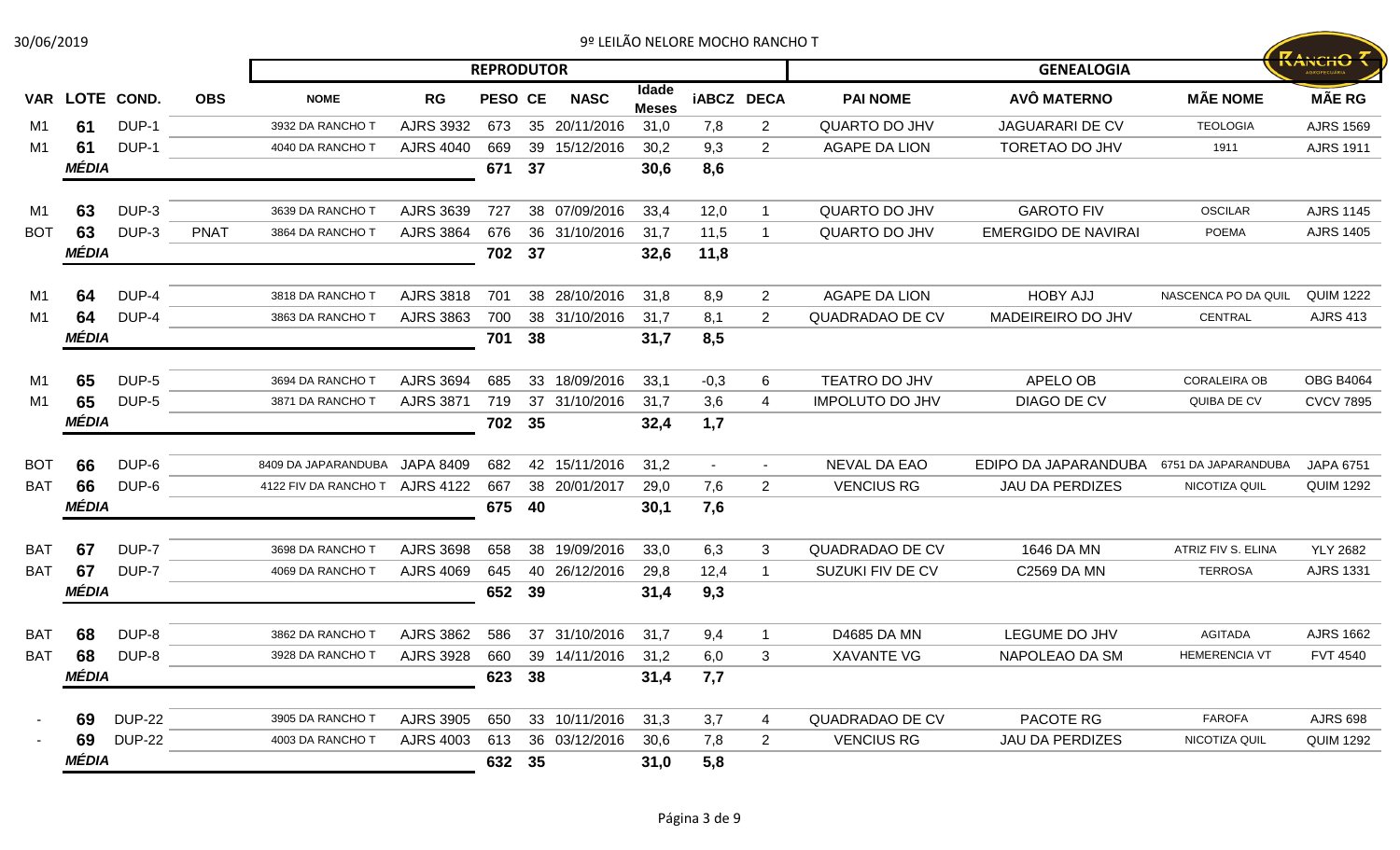| 30/06/2019 |       |                |             |                  |                  |                   |    |                                  |                       | 9º LEILÃO NELORE MOCHO RANCHO T |                |                             |                            |                        |                                       |
|------------|-------|----------------|-------------|------------------|------------------|-------------------|----|----------------------------------|-----------------------|---------------------------------|----------------|-----------------------------|----------------------------|------------------------|---------------------------------------|
|            |       |                |             |                  |                  | <b>REPRODUTOR</b> |    |                                  |                       |                                 |                |                             | <b>GENEALOGIA</b>          |                        | <b>RANCHO 7</b><br><b>GROPECUÁRIA</b> |
|            |       | VAR LOTE COND. | <b>OBS</b>  | <b>NOME</b>      | RG               | PESO CE           |    | <b>NASC</b>                      | Idade<br><b>Meses</b> | <b>iABCZ DECA</b>               |                | <b>PAI NOME</b>             | AVÔ MATERNO                | <b>MÃE NOME</b>        | <b>MÃE RG</b>                         |
| M1         | 70    | TRIO-3         |             | 3799 DA RANCHO T | <b>AJRS 3977</b> | 584               |    | 42 25/10/2016                    | 31,9                  | 5,7                             | 3              | QUADRADAO DE CV             | APOGEU DE NAVIRAI          | A7240 DP               | <b>FSH A7240</b>                      |
| M1         | 70    | TRIO-3         |             | 3827 DA RANCHO T | <b>AJRS 3827</b> | 659               |    | 38 28/10/2016                    | 31,8                  | 8,9                             | $\overline{2}$ | JHVM 10701 CAMP.            | <b>OCIPITAL</b>            | <b>LISANDRA OB</b>     | <b>OBG A9678</b>                      |
| M1         | 70    | TRIO-3         |             | 3929 DA RANCHO T | <b>AJRS 3929</b> | 615               |    | 36 14/11/2016                    | 31,2                  | 3,9                             | 4              | <b>QUARACA 10 DA BACURI</b> | <b>ILUSTRE NF DA ELD</b>   | <b>IMA 3716</b>        | <b>IMAP 3716</b>                      |
|            | MÉDIA |                |             |                  |                  | 619               | 39 |                                  | 31,6                  | 6,2                             |                |                             |                            |                        |                                       |
| <b>BOT</b> | 71    | <b>DUP-24</b>  |             | 3923 DA RANCHO T | <b>AJRS 3923</b> | 582               |    | 35 10/11/2016                    | 31,3                  | 3,5                             | 4              | <b>VENCIUS RG</b>           | <b>GRACIOSO S. ELINA</b>   | <b>REDUTO S. ELINA</b> | <b>YLY 2635</b>                       |
| M1         | 71    | <b>DUP-24</b>  |             | 4104 DA RANCHO T | <b>AJRS 4104</b> | 575               | 34 | 10/01/2017                       | 29,3                  | 4,2                             | 4              | TEATRO DO JHV               | OMOPLATA DE CV             | PANTOMINA DE CV        | <b>CVCV 7316</b>                      |
|            | MÉDIA |                |             |                  |                  | 579               | 35 |                                  | 30,3                  | 3,8                             |                |                             |                            |                        |                                       |
| <b>BOT</b> | 72    | <b>DUP-21</b>  |             | 3986 DA RANCHO T | <b>AJRS 3986</b> | 671               |    | 36 03/12/2016                    | 30,6                  | 2,0                             | 5              | <b>GAROTO FIV</b>           | RIBEIRAO DA SM             | JHVM 7432 CAMP.        | <b>JHVM 7432</b>                      |
| <b>BAT</b> | 72    | <b>DUP-21</b>  |             | 4128 DA RANCHO T | <b>AJRS 4128</b> | 646               |    | 40 25/01/2017                    | 28,9                  | 12,9                            | 1              | D4685 DA MN                 | <b>HABIL TE DA VALONIA</b> | MARBELA DA VALONIA     | <b>JAA 2061</b>                       |
|            | MÉDIA |                |             |                  |                  | 659               | 38 |                                  | 29,7                  | 7,5                             |                |                             |                            |                        |                                       |
| BAT        | 73    | <b>DUP-23</b>  | <b>PNAT</b> | 3961 DA RANCHO T | <b>AJRS 3961</b> | 624               |    | 41 20/11/2016                    | 31,0                  | $14,9^3$                        | 1              | OCEANO DE CV                | <b>OFICIAL DA SM</b>       | 5091-07 DO AR          | <b>ARR C5091</b>                      |
| <b>BOT</b> | 73    | <b>DUP-23</b>  |             | 4025 DA RANCHO T | <b>AJRS 4025</b> | 630               |    | 42 15/12/2016                    | 30,2                  | 8,4                             | $\mathbf{2}$   | <b>RODAPE OB</b>            | <b>ENLEVO DA MORUNG</b>    | URUPEMBA FIV DE CV     | <b>CVCF 2969</b>                      |
|            | MÉDIA |                |             |                  |                  | 627               | 42 |                                  | 30,6                  | 11,6                            |                |                             |                            |                        |                                       |
| <b>BOT</b> | 74    | <b>DUP-20</b>  |             | 3942 DA RANCHO T | <b>AJRS 3942</b> | 602               |    | 42 20/11/2016                    | 31,0                  | 2,3                             | 5              | <b>AGAPE DA LION</b>        | LEGUME DO JHV              | SOLDA DO JHV           | <b>JHVM 6392</b>                      |
| <b>BOT</b> | 74    | <b>DUP-20</b>  |             | 4038 DA RANCHO T | <b>AJRS 4038</b> | 595               |    | 39 15/12/2016                    | 30,2                  | 7,3                             | $\mathbf{2}$   | <b>AGAPE DA LION</b>        | HANUMAN DA MAT.            | <b>IMA F 6825</b>      | <b>IMAP 6825</b>                      |
|            | MÉDIA |                |             |                  |                  | 599               | 41 |                                  | 30,6                  | 4,8                             |                |                             |                            |                        |                                       |
| M1         | 75    | <b>DUP-14</b>  |             | 4075 DA RANCHO T | <b>AJRS 4075</b> | 630               |    | 38 16/12/2016                    | 30,2                  | 9,3                             |                | 1806 DA RANCHO T            | <b>C2569 DA MN</b>         | <b>HAVAINA</b>         | <b>AJRS 1193</b>                      |
| <b>BOT</b> | 75    | <b>DUP-14</b>  |             | 4126 DA RANCHO T | <b>AJRS 4126</b> | 628               |    | 39 25/01/2017                    | 28,9                  | 8,2                             | 2              | <b>QUARACA 10 DA BACURI</b> | <b>SUMARIO DA S.MARTA</b>  | <b>NANA QUIL</b>       | <b>QUIM 1286</b>                      |
|            | MÉDIA |                |             |                  |                  | 629               | 39 |                                  | 29,5                  | 8,7                             |                |                             |                            |                        |                                       |
| M1         |       | 76 DUP-17      |             | 3752 DA RANCHO T |                  |                   |    | AJRS 3752 624 37 29/09/2016 32,7 |                       | 3,3                             |                | 4 QUARACA 10 DA BACURI      | ENTRAVE DO JHV             | JHVM 7262 CAMP.        | <b>JHVM 7262</b>                      |
| M1         | 76    | <b>DUP-17</b>  | <b>PNAT</b> | 4121 DA RANCHO T | <b>AJRS 4121</b> | 629               |    | 34 20/01/2017                    | 29,0                  | 10,8                            | 1              | <b>VENCIUS RG</b>           | 2120 DA TAJ MAHAL          | <b>IMA 4742</b>        | <b>IMAP 4742</b>                      |
|            | MÉDIA |                |             |                  |                  | 627               | 36 |                                  | 30,9                  | 7,1                             |                |                             |                            |                        |                                       |
| M1         | 77    | DUP-9          |             | 3772 DA RANCHO T | <b>AJRS 3772</b> | 690               |    | 42 10/10/2016                    | 32,4                  | 1,8                             | 5              | <b>VIVIDO DA RANCHO T</b>   | <b>JAGUARARI DE CV</b>     | 2105                   | <b>AJRS 2105</b>                      |
| M1         | 77    | DUP-9          | <b>PNAT</b> | 4097 DA RANCHOT  | <b>AJRS 4097</b> | 602               |    | 41 05/01/2017                    | 29,5                  | 13,5                            | 1              | AGAPE DA LION               | <b>QUARTO DO JHV</b>       | JHVM 9433 CAMP.        | <b>JHVM 9433</b>                      |
|            | MÉDIA |                |             |                  |                  | 646 42            |    |                                  | 30,9                  | 7,7                             |                |                             |                            |                        |                                       |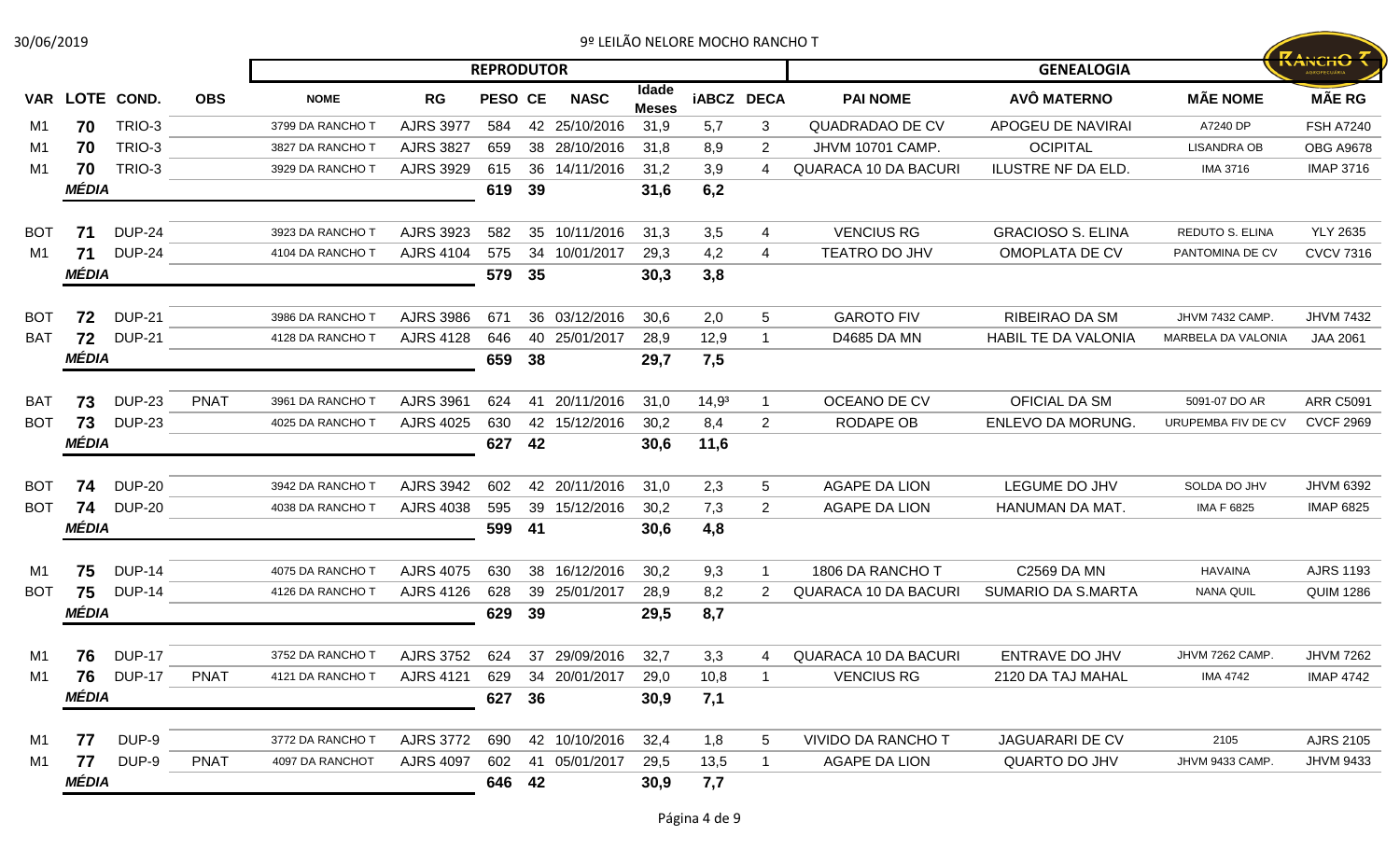| 30/06/2019     |       |                |                 |                      |                             |                   |    |               |                       | 9º LEILÃO NELORE MOCHO RANCHO T |                         |                             |                             |                       |                  |
|----------------|-------|----------------|-----------------|----------------------|-----------------------------|-------------------|----|---------------|-----------------------|---------------------------------|-------------------------|-----------------------------|-----------------------------|-----------------------|------------------|
|                |       |                |                 |                      |                             | <b>REPRODUTOR</b> |    |               |                       |                                 |                         |                             | <b>GENEALOGIA</b>           |                       | <b>ZANCHO 7</b>  |
|                |       | VAR LOTE COND. | <b>OBS</b>      | <b>NOME</b>          | <b>RG</b>                   | PESO CE           |    | <b>NASC</b>   | Idade<br><b>Meses</b> | <b>iABCZ DECA</b>               |                         | <b>PAI NOME</b>             | AVÔ MATERNO                 | <b>MÃE NOME</b>       | <b>MÃE RG</b>    |
| M1             | 78    | <b>DUP-15</b>  |                 | 3931 DA RANCHO 1     | <b>AJRS 3931</b>            | 609               |    | 35 14/11/2016 | 31,2                  |                                 |                         | <b>QUARACA 10 DA BACURI</b> | <b>SUMARIO DA SM</b>        | <b>NANA QUIL</b>      | <b>QUIM 1286</b> |
| M1             | 78    | <b>DUP-15</b>  |                 | 3979 DA RANCHO T     | <b>AJRS 3979</b>            | 594               |    | 40 28/11/2016 | 30,8                  | $-1,2$                          |                         | <b>VIVIDO DA RANCHO T</b>   | <b>NAVIRAI EMIRADO</b>      | 2010                  | AJRS 2010        |
|                | MÉDIA |                |                 |                      |                             | 602               | 38 |               | 31,0                  | <b>XXX</b>                      | <b>XXX</b>              |                             |                             |                       |                  |
| M1             | 79    | <b>DUP-16</b>  | <b>PNAT</b>     | 3847 DA RANCHO T     | <b>AJRS 3847</b>            | 655               |    | 34 31/10/2016 | 31,7                  | 11,1                            | -1                      | <b>VENCIUS RG</b>           | <b>QUARACA 10 DA BACURI</b> | 2091                  | <b>AJRS 2091</b> |
| M1             | 79    | <b>DUP-16</b>  |                 | 4042 DA RANCHO T     | <b>AJRS 4042</b>            | 612               |    | 39 15/12/2016 | 30,2                  | 11,57                           | -1                      | <b>JHVM 10701 CAMP.</b>     | DADO DA SM                  | 2047                  | <b>AJRS 2047</b> |
|                | MÉDIA |                |                 |                      |                             | 634               | 37 |               | 30,9                  | 11,3                            |                         |                             |                             |                       |                  |
| M1             | 80    | <b>DUP-12</b>  |                 | 3795 DA RANCHO T     | <b>AJRS 3795</b>            | 618               |    | 36 22/10/2016 | 32,0                  | 3,7                             | 4                       | <b>TIGRE DA AP</b>          | <b>REGIONAL LAS</b>         | <b>LAS 2214</b>       | LAS 2214         |
| M1             | 80    | <b>DUP-12</b>  |                 | 3975 DA RANCHO T     | <b>AJRS 3975</b>            | 598               |    | 36 28/11/2016 | 30,8                  | 4,02                            | 4                       | QUADRADAO DE CV             | MADEIREIRO DO JHV           | <b>ORTOGRAFIA</b>     | <b>AJRS 1136</b> |
|                | MÉDIA |                |                 |                      |                             | 608               | 36 |               | 31,4                  | 3,9                             |                         |                             |                             |                       |                  |
| M1             | 81    | <b>DUP-13</b>  | <b>PNAT</b>     | 3750 DA RANCHO T     | <b>AJRS 3750</b>            | 664               |    | 39 28/09/2016 | 32,8                  | 10,1                            | $\overline{\mathbf{1}}$ | RODAPE OB                   | <b>RIBEIRAO DA SM</b>       | JHVM 7743 CAMP.       | <b>JHVM 7743</b> |
| M1             | 81    | <b>DUP-13</b>  |                 | 3955 DA RANCHO T     | <b>AJRS 3955</b>            | 595               |    | 41 20/11/2016 | 31,0                  | 8,4                             | $\mathbf{2}$            | 1945 DA RANCHO T            | <b>FATOR GOLIS TE OB</b>    | <b>IDALIA OB</b>      | OBGL 953         |
|                | MÉDIA |                |                 |                      |                             | 630               | 40 |               | 31,9                  | 9,3                             |                         |                             |                             |                       |                  |
| M <sub>1</sub> | 82    | DUP-2          |                 | 3894 DA RANCHO T     | <b>AJRS 3894</b>            | 618               |    | 36 10/11/2016 | 31,3                  | 2,1                             | 5                       | <b>VIVIDO DA RANCHO T</b>   | DADO DA SM                  | 2231                  | <b>AJRS 2231</b> |
| M1             | 82    | DUP-2          |                 | 3935 DA RANCHO T     | <b>AJRS 3935</b>            | 623               |    | 40 20/11/2016 | 31,0                  | 1,5                             | $5\phantom{.0}$         | <b>VENCIUS RG</b>           | <b>KELLUR DA CB</b>         | <b>TORRE S. ELINA</b> | <b>YLY 2481</b>  |
|                | MÉDIA |                |                 |                      |                             | 621               | 38 |               | 31,2                  | 1,8                             |                         |                             |                             |                       |                  |
| M <sub>1</sub> | 83    | <b>DUP</b>     |                 | 4313 FIV DA RANCHO T | <b>AJRS 4313</b>            | 522               |    | 30 23/09/2017 | 21,0                  | 8,6                             | $\overline{2}$          | <b>VENCIUS RG</b>           | <b>ERECHIM DA PRAIA</b>     | <b>IMA 4530</b>       | <b>IMAP 4530</b> |
| M1             | 83    | <b>DUP</b>     | <b>PNAT</b>     | 4552 DA RANCHO T     | <b>AJRS 4552</b>            | 536               |    | 30 10/11/2017 | 19,4                  | 14,5                            | $\overline{\mathbf{1}}$ | <b>JHVM 10626 CAMP.</b>     | ABSOLUIDO OB                | 2523                  | <b>AJRS 2523</b> |
|                | MÉDIA |                |                 |                      |                             | 529               | 30 |               | 20,2                  | 11,5                            |                         |                             |                             |                       |                  |
| <b>CHI</b>     | 84    | <b>DUP</b>     | <b>CSG/PNAT</b> | 4430 FIV DA RANCHO T | <b>AJRS 4430</b>            | 575               |    | 37 27/10/2017 | 19,8                  | 18,3 <sup>4</sup>               | -1                      | <b>REM ARMADOR</b>          | OFICIAL DA SM               | 5142-07 DO AR         | <b>ARR C5142</b> |
| <b>BAT</b>     | 84    | <b>DUP</b>     | <b>PNAT</b>     | 4615 DA RANCHO T     | AJRS 4615 517 32 09/11/2017 |                   |    |               | 19,4                  | 10,5                            |                         | QUARTO DO JHV               | EMERGIDO DE NAVIRAI         | <b>TABELA</b>         | <b>AJRS 1534</b> |
|                | MÉDIA |                |                 |                      |                             | 546               | 35 |               | 19,6                  | 10,5                            |                         |                             |                             |                       |                  |
| <b>CHI</b>     | 85    | <b>DUP-18</b>  |                 | 3640 DA RANCHO T     | <b>AJRS 3640</b>            | 659               |    | 42 07/09/2016 | 33,4                  | 2,6                             | 5                       | <b>TIGRE DA BARRA</b>       | SUZUKI FIV DE CV            | 2025                  | <b>AJRS 2025</b> |
| <b>CHI</b>     | 85    | <b>DUP-18</b>  |                 | 3943 DA RANCHO T     | <b>AJRS 3943</b>            | 644               |    | 39 20/11/2016 | 31,0                  | 4,9                             | 3                       | OCEANO DE CV                | 3922 DA TAJ MAHAL           | <b>IMA F 6945</b>     | <b>IMAP 6945</b> |
|                | MÉDIA |                |                 |                      |                             | 566               | 34 |               | 23,0                  | 9,0                             |                         |                             |                             |                       |                  |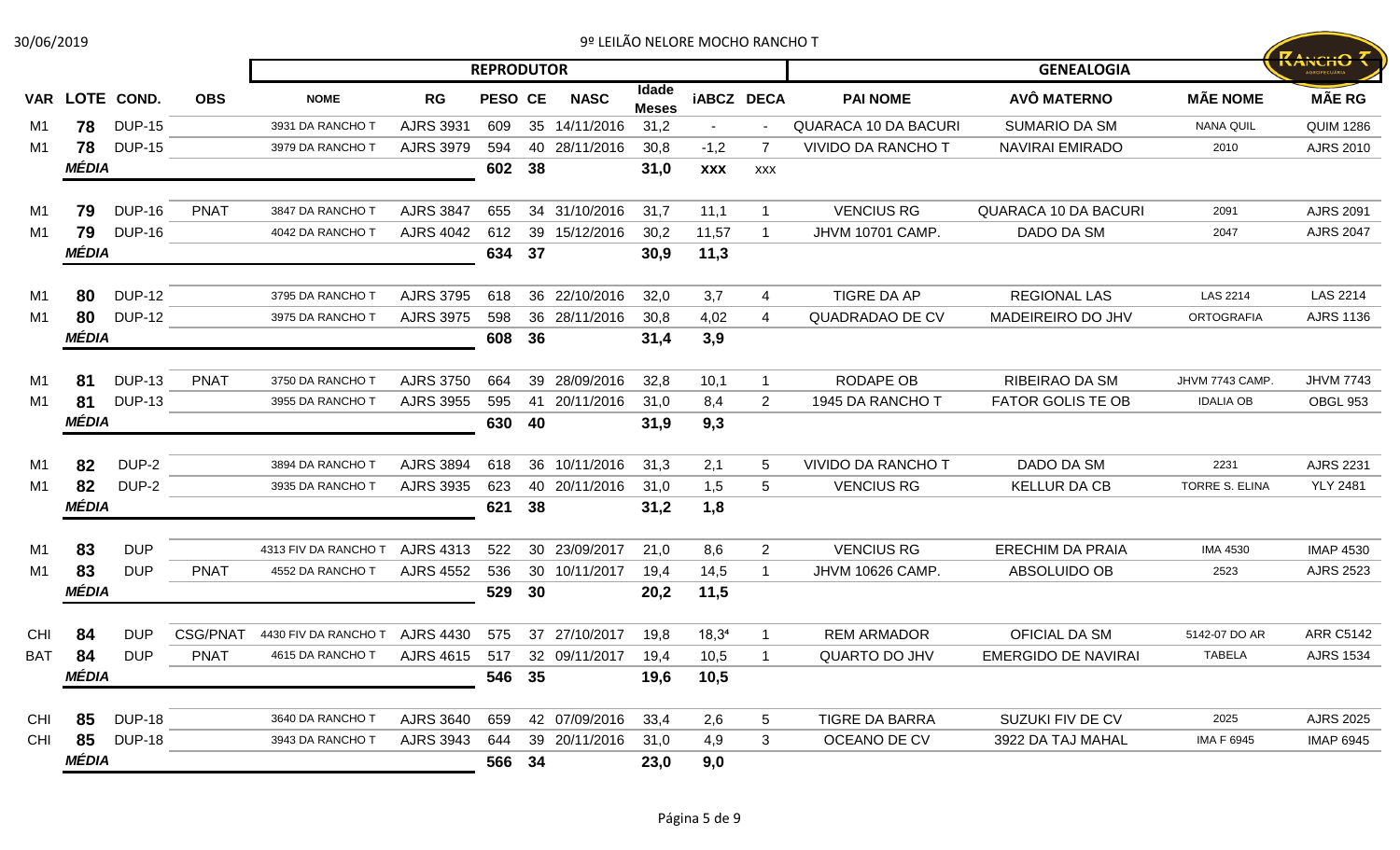|  |  |  |  | 9º LEILAO NELORE MOCHO RANCHO ' |
|--|--|--|--|---------------------------------|
|--|--|--|--|---------------------------------|

| 30/06/2019      |       |               |             |                  |                  |                   |    |               |                       | 9º LEILÃO NELORE MOCHO RANCHO T |                |                             |                             |                    |                  |
|-----------------|-------|---------------|-------------|------------------|------------------|-------------------|----|---------------|-----------------------|---------------------------------|----------------|-----------------------------|-----------------------------|--------------------|------------------|
|                 |       |               |             |                  |                  | <b>REPRODUTOR</b> |    |               |                       |                                 |                |                             | <b>GENEALOGIA</b>           |                    | KANCHO           |
| <b>VAR</b>      |       | LOTE COND.    | <b>OBS</b>  | <b>NOME</b>      | <b>RG</b>        | <b>PESO CE</b>    |    | <b>NASC</b>   | Idade<br><b>Meses</b> | <b>iABCZ DECA</b>               |                | <b>PAI NOME</b>             | <b>AVÔ MATERNO</b>          | <b>MÃE NOME</b>    | <b>MÃE RG</b>    |
| <b>CHI</b>      | 86    | TRIO-1        |             | 3740 DA RANCHO 1 | <b>AJRS 3740</b> | 660               |    | 37 26/09/2016 | 32,8                  | 4,6                             | 3              | <b>VENCIUS RG</b>           | <b>JAMBO TE VII J.GALER</b> | RADYAR S. ELINA    | <b>YLY 2583</b>  |
| <b>CHI</b>      | 86    | TRIO-1        |             | 3962 DA RANCHO 1 | <b>AJRS 3962</b> | 653               |    | 39 20/11/2016 | 31,0                  | 7,3                             | 2              | <b>QUARACA 10 DA BACURI</b> | <b>SUMARIO DA S.MARTA</b>   | NUMIDA QUIL        | <b>QUIM 1349</b> |
| <b>BAT</b>      | 86    | TRIO-1        |             | 4130 DA RANCHO T | <b>AJRS 4130</b> | 609               |    | 34 25/01/2017 | 28,9                  | 9,8                             |                | <b>QUADRADAO DE CV</b>      | NAPOLEAO DA SM              | RAELE DA SM        | <b>CSCM 2217</b> |
|                 | MÉDIA |               |             |                  |                  | 641               | 37 |               | 30,9                  | 7,2                             |                |                             |                             |                    |                  |
| <b>CHI</b>      | 87    | TRIO-2        |             | 3796 DA RANCHO T | <b>AJRS 3796</b> | 677               |    | 35 25/10/2016 | 31,9                  | 7,4                             | $\overline{2}$ | VISUAL FIV DE CV            | PACOTE RG                   | <b>MANDARIM</b>    | <b>AJRS 905</b>  |
| BA <sub>1</sub> | 87    | <b>TRIO-2</b> | <b>PNAT</b> | 4008 DA RANCHO T | <b>AJRS 4008</b> | 632               |    | 37 09/12/2016 | 30,4                  | 12,9                            |                | <b>OCEANICO</b>             | <b>BIG DO BJ</b>            | RESTINGA S. ELINA  | <b>YLY 2616</b>  |
| <b>BAT</b>      | 87    | TRIO-2        | <b>PNAT</b> | 4125 DA RANCHO T | <b>AJRS 4125</b> | 652               | 42 | 10/01/2017    | 29,3                  | 12,5                            |                | SUZUKI FIV DE CV            | C2569 DA MN                 | <b>TERMAL</b>      | <b>AJRS 1330</b> |
|                 | MÉDIA |               |             |                  |                  | 654               | 38 |               | 30,5                  | 10,9                            |                |                             |                             |                    |                  |
| <b>BOT</b>      | 88    | <b>IND</b>    |             | 3729 DA RANCHO T | <b>AJRS 3729</b> | 625               |    | 34 20/09/2016 | 33,0                  | 4,6                             | 3              | <b>MILVIO FIV VT</b>        | JERU FIV DO BRUMADO         | RENDADA S. ELINA   | <b>YLY 2645</b>  |
|                 |       |               |             |                  |                  |                   |    |               |                       |                                 |                |                             |                             |                    |                  |
| <b>CHI</b>      | 89    | <b>DUP-10</b> |             | 3884 DA RANCHO T | <b>AJRS 3884</b> | 685               |    | 39 05/11/2016 | 31,5                  | 8,8                             | $\overline{2}$ | <b>MILVIO FIV VT</b>        | <b>FENOMENO FIV COL</b>     | PIMENTA            | <b>AJRS 1379</b> |
| <b>CHI</b>      | 89    | <b>DUP-10</b> |             | 4004 DA RANCHO 1 | <b>AJRS 4004</b> | 705               |    | 44 03/12/2016 | 30,6                  | 12,3                            |                | D4685 DA MN                 | <b>HELIACO DA JAVA</b>      | ONDINA FIV VALONIA | JAA 2411         |
|                 | MÉDIA |               |             |                  |                  | 695               | 42 |               | 31,0                  | 10,5                            |                |                             |                             |                    |                  |
| <b>BAT</b>      | 90    | <b>TRIO</b>   | <b>PNAT</b> | 4326 DA RANCHO T | <b>AJRS 4326</b> | 531               |    | 35 27/09/2017 | 20,8                  | 12,8                            |                | JHVM 10626 CAMP.            | <b>AGAPE DA LION</b>        | 2492               | <b>AJRS 2492</b> |
| <b>BOT</b>      | 90    | <b>TRIO</b>   |             | 4337 DA RANCHO T | <b>AJRS 4337</b> | 533               |    | 34 27/09/2017 | 20,8                  | 9,0                             | 2              | <b>JHVM 10701 CAMP.</b>     | APOGEU DE NAVIRAI           | 2668 DA RANCHO T   | <b>AJRS 2668</b> |
| <b>BAT</b>      | 90    | <b>TRIO</b>   | <b>PNAT</b> | 4341 DA RANCHO T | <b>AJRS 4341</b> | 528               | 33 | 27/09/2017    | 20,8                  | 12,0                            |                | <b>VENCIUS RG</b>           | <b>QUARACA 10 DA BACURI</b> | <b>CALITA</b>      | <b>AJRS 2325</b> |
|                 | MÉDIA |               |             |                  |                  | 531               | 34 |               | 20,8                  | 11,3                            |                |                             |                             |                    |                  |
| M1              | 91    | QUIN-1        |             | 3771 DA RANCHO T | <b>AJRS 3771</b> | 648               |    | 42 10/10/2016 | 32,4                  | 1,6                             | 5              | <b>VIVIDO DA RANCHO T</b>   | OCEANO DE CV                | 2019               | <b>AJRS 2019</b> |
| M1              | 91    | QUIN-1        |             | 3833 DA RANCHO 1 | <b>AJRS 3833</b> | 635               |    | 40 28/10/2016 | 31,8                  | 2,0                             | 5              | <b>AGAPE DA LION</b>        | <b>LAMBRI DO JHV</b>        | <b>GARAPA</b>      | <b>AJRS 760</b>  |
| M1              | 91    | QUIN-1        | <b>PNAT</b> | 3914 DA RANCHO 1 | <b>AJRS 3914</b> | 648               |    | 39 10/11/2016 | 31,3                  | 14,9 <sup>3</sup>               |                | ABSOLUIDO OB                | <b>NAVIRAI EMIRADO</b>      | 2078               | <b>AJRS 2078</b> |
| M <sub>1</sub>  | 91    | QUIN-1        |             | 3976 DA RANCHO T | <b>AJRS 3976</b> | 655               |    | 43 28/11/2016 | 30,8                  | 8,1                             | $\mathbf{2}$   | <b>QUADRADAO DE CV</b>      | <b>FUNCIONARIO NAVIRAI</b>  | PARELHA            | <b>AJRS 1349</b> |
| M <sub>1</sub>  | 91    | QUIN-1        |             | 4027 DA RANCHO T | <b>AJRS 4027</b> | 639               |    | 40 15/12/2016 | 30,2                  | 8,7                             | $\mathbf{2}$   | <b>RODAPE OB</b>            | JUBILOSO DE CV              | <b>MALACIA VT</b>  | <b>FVT 7177</b>  |
|                 | MÉDIA |               |             |                  |                  | 645 41            |    |               | 31,3                  | 7,1                             |                |                             |                             |                    |                  |
| M1              | 92    | QUAR-1        |             | 3846 DA RANCHO T | <b>AJRS 3846</b> | 677               |    | 37 31/10/2016 | 31,7                  | 3,2                             |                | VIVIDO DA RANCHO T          | TORETAO DO JHV              | 1940               | <b>AJRS 1940</b> |
| <b>BOT</b>      | 92    | QUAR-1        |             | 3982 DA RANCHO T | AJRS 3982        | 628               |    | 42 03/12/2016 | 30.6                  | 10,3                            |                | <b>OCEANICO</b>             | <b>BACANA JAPARANDUBA</b>   | LAPI JAPARANDUBA   | <b>JAPA 5008</b> |
| M1              | 92    | QUAR-1        |             | 4032 DA RANCHO T | AJRS 4032        | 748               |    | 34 15/12/2016 | 30,2                  | 9,4                             |                | <b>VENCIUS RG</b>           | C2569 DA MN                 | <b>PELOTA</b>      | <b>AJRS 1318</b> |
| M1              | 92    | QUAR-1        | <b>PNAT</b> | 4098 DA RANCHO T | <b>AJRS 4098</b> | 716               |    | 42 05/01/2017 | 29,5                  | $14,8^4$                        |                | <b>OCEANICO</b>             | OB LOOK DA FA               | BLUMA              | <b>AJRT 348</b>  |
|                 | MÉDIA |               |             |                  |                  | 692 39            |    |               | 30,5                  | 9,4<br>Página 6 de 9            |                |                             |                             |                    |                  |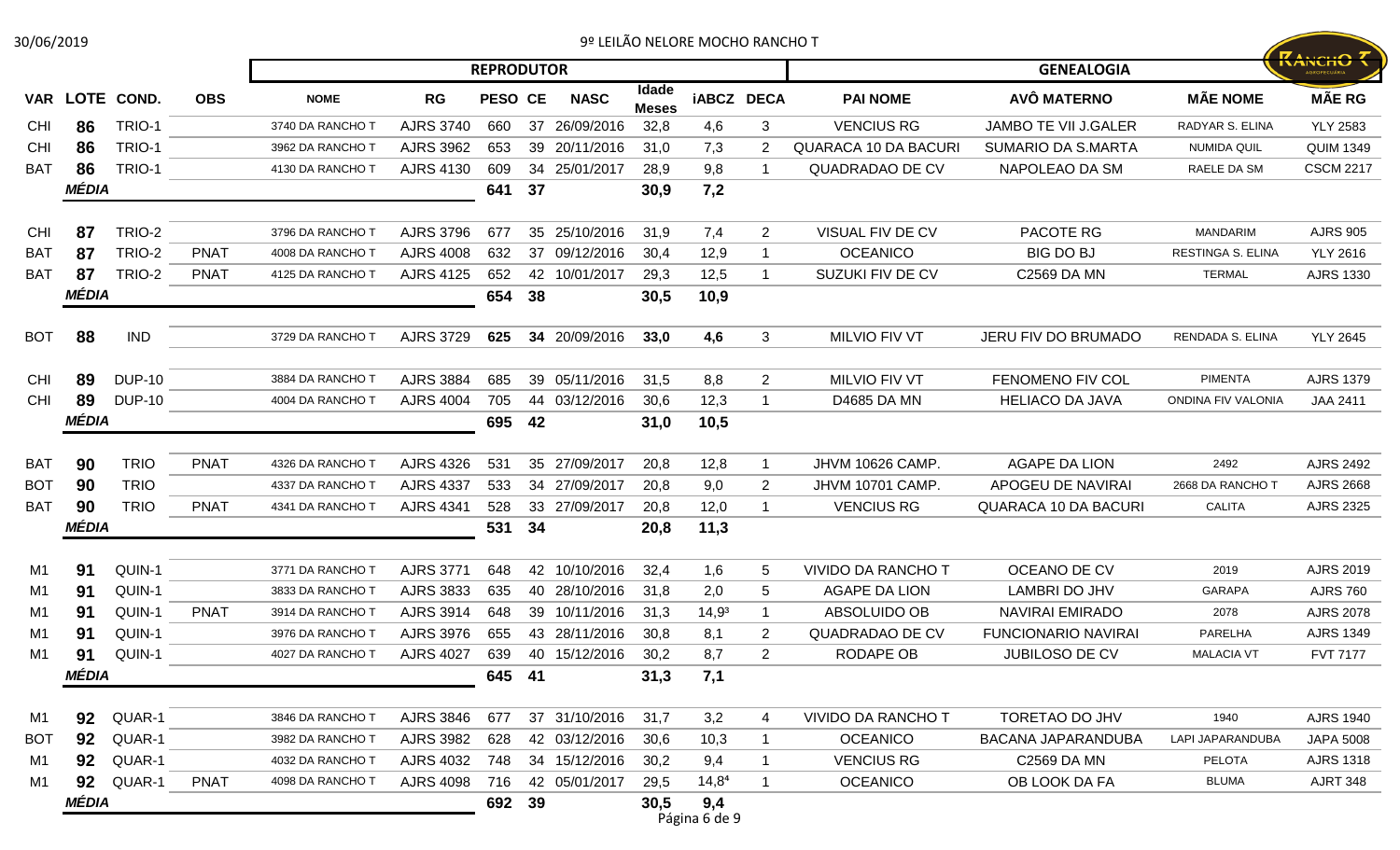| 30/06/2019     |       |             |             |                               |                  |                   |    |               |                       |                   | 9º LEILÃO NELORE MOCHO RANCHO T |                           |                             |                      |                                        |
|----------------|-------|-------------|-------------|-------------------------------|------------------|-------------------|----|---------------|-----------------------|-------------------|---------------------------------|---------------------------|-----------------------------|----------------------|----------------------------------------|
|                |       |             |             |                               |                  | <b>REPRODUTOR</b> |    |               |                       |                   |                                 |                           | <b>GENEALOGIA</b>           |                      | <b>RANCHO T</b><br><b>AGROPECUÁRIA</b> |
| VAR            |       | LOTE COND.  | <b>OBS</b>  | <b>NOME</b>                   | RG               | <b>PESO CE</b>    |    | <b>NASC</b>   | Idade<br><b>Meses</b> | <b>iABCZ DECA</b> |                                 | <b>PAI NOME</b>           | AVÔ MATERNO                 | <b>MÃE NOME</b>      | <b>MÃE RG</b>                          |
| M1             | 93    | QUIN-2      |             | 3696 DA RANCHO T              | <b>AJRS 3696</b> | 668               |    | 38 18/09/2016 | 33,1                  | 12,6              | $\mathbf{1}$                    | <b>REM USP</b>            | FIEL DA FM                  | ARUSKA               | <b>AJRS 502</b>                        |
| M1             | 93    | QUIN-2      |             | 3720 DA RANCHO T              | <b>AJRS 3720</b> | 682               |    | 40 19/09/2016 | 33,0                  | 3,3               | 4                               | <b>IMPOLUTO DO JHV</b>    | DIAGO DE CV                 | QUIBA DE CV          | <b>CVCV 7895</b>                       |
| M1             | 93    | QUIN-2      | <b>PNAT</b> | 3909 DA RANCHO T              | <b>AJRS 3909</b> | 675               |    | 36 10/11/2016 | 31,3                  | 10,8              | 1                               | AGAPE DA LION             | <b>LORDE RT</b>             | XILOGRAFIA           | <b>AJRS 1626</b>                       |
| M1             | 93    | QUIN-2      |             | 4017 DA RANCHO T              | <b>AJRS 4017</b> | 633               |    | 41 09/12/2016 | 30,4                  | $-1,9$            |                                 | <b>VIVIDO DA RANCHO T</b> | <b>HINO RT</b>              | 2184                 | <b>AJRS 2184</b>                       |
| M <sub>1</sub> | 93    | QUIN-2      |             | 4024 DA RANCHO T              | <b>AJRS 4024</b> | 667               |    | 35 15/12/2016 | 30,2                  | 13,3              | 1                               | ABSOLUIDO OB              | MADEIREIRO DO JHV           | <b>GEOMETRIA</b>     | <b>AJRS 848</b>                        |
|                | MÉDIA |             |             |                               |                  | 665               | 38 |               | 31,6                  | 9,4               |                                 |                           |                             |                      |                                        |
| <b>BAT</b>     | 94    | QUIN-3      |             | 3653 DA RANCHO T              | <b>AJRS 3653</b> | 719               |    | 42 11/09/2016 | 33,3                  | 1,9               | 5                               | QUADRADAO DE CV           | <b>VOLTAIRE TE JR DA RS</b> | <b>FERA</b>          | <b>AJRS 211</b>                        |
| <b>BAT</b>     | 94    | QUIN-3      |             | 3987 DA RANCHO T              | <b>AJRS 3987</b> | 663               |    | 37 03/12/2016 | 30,6                  | 3,9               | 4                               | <b>GAROTO FIV</b>         | VITORIOSO FIV DE CV         | <b>TOSQUIA DE CV</b> | <b>CVCV 12099</b>                      |
| <b>BAT</b>     | 94    | QUIN-3      | <b>PNAT</b> | 3998 DA RANCHO T              | <b>AJRS 3998</b> | 704               |    | 39 03/12/2016 | 30,6                  | 11,1              | 1                               | <b>VENCIUS RG</b>         | 2120 DA TAJ MAHAL           | IMA 4742             | <b>IMAP 4742</b>                       |
| <b>BAT</b>     | 94    | QUIN-3      |             | 4049 DA RANCHO T              | <b>AJRS 4049</b> | 714               |    | 37 15/12/2016 | 30,2                  | 7,2               | $\overline{2}$                  | <b>VENCIUS RG</b>         | <b>JAU DA PERDIZES</b>      | NICOTIZA QUIL        | <b>QUIM 1292</b>                       |
| <b>BAT</b>     | 94    | QUIN-3      |             | 4131 DA RANCHO T              | <b>AJRS 4131</b> | 664               |    | 35 25/01/2017 | 28,9                  | 11,0              | 1                               | <b>VENCIUS RG</b>         | 2120 DA TAJ MAHAL           | <b>IMA 4742</b>      | <b>IMAP 4742</b>                       |
|                | MÉDIA |             |             |                               |                  | 693               | 38 |               | 30,7                  | 9,4               |                                 |                           |                             |                      |                                        |
| M1             | 95    | QUIN-4      |             | 3762 DA RANCHO T              | <b>AJRS 3762</b> | 623               |    | 33 01/10/2016 | 32,7                  | 7,3               | $\overline{2}$                  | MILVIO FIV VT             | <b>BACANA JAPARANDUBA</b>   | <b>NERY QUIL</b>     | <b>QUIM 1271</b>                       |
| M1             | 95    | QUIN-4      |             | 4055 DA RANCHO T              | <b>AJRS 4055</b> | 598               |    | 40 20/12/2016 | 30,0                  | 10,1              | 1                               | <b>QUARTO DO JHV</b>      | <b>GALILEU DA A.BOA</b>     | 1817                 | <b>AJRS 1817</b>                       |
| M1             | 95    | QUIN-4      |             | 4085 DA RANCHO T              | <b>AJRS 4085</b> | 608               |    | 34 26/12/2016 | 29,8                  | 2,7               | 5                               | <b>VIVIDO DA RANCHO T</b> | OCEANO DE CV                | 2028                 | <b>AJRS 2028</b>                       |
| M1             | 95    | QUIN-4      |             | 4101 DA RANCHO T              | <b>AJRS 4101</b> | 610               |    | 32 05/01/2017 | 29,5                  | 2,8               | 4                               | <b>GAROTO FIV</b>         | HANUMAN DA MAT.             | <b>IMA 6586</b>      | <b>IMAP 6586</b>                       |
| <b>BOT</b>     | 95    | QUIN-4      |             | 4120 DA RANCHO T              | <b>AJRS 4120</b> | 580               |    | 36 20/01/2017 | 29,0                  | 8,6               | 2                               | QUADRADAO DE CV           | NAPOLEAO DA SM              | RAELE DA SM          | <b>CSCM 2217</b>                       |
|                | MÉDIA |             |             |                               |                  | 604               | 35 |               | 30,2                  | 6,3               |                                 |                           |                             |                      |                                        |
| M1             | 96    | QUIN        |             | 4256 DA RANCHO T              | <b>AJRS 4256</b> | 540               | 34 | 16/09/2017    | 21,2                  | 3,6               | 4                               | <b>CONSORCIO RG</b>       | <b>NAVIRAI EMIRADO</b>      | 2171                 | <b>AJRS 2171</b>                       |
| M <sub>1</sub> | 96    | <b>QUIN</b> | <b>PNAT</b> | 4364 DA RANCHO T              | <b>AJRS 4364</b> | 509               |    | 34 01/10/2017 | 20,7                  | 14,5              | 1                               | QUARTO DO JHV             | <b>AGAPE DA LION</b>        | 2420                 | <b>AJRS 2420</b>                       |
| M1             | 96    | <b>QUIN</b> |             | 4635 DA RANCHO T              | <b>AJRS 4635</b> | 522               |    | 33 22/11/2017 | 19,0                  | 10,9              | 1                               | 2551 DA RANCHO T          | <b>BITELO</b>               | 3291 DA RANCHO T     | <b>AJRS 3291</b>                       |
| M1             | 96    | <b>QUIN</b> | <b>PNAT</b> | 4659 DA RANCHO T              | <b>AJRS 4659</b> | 522               |    | 30 26/11/2017 | 18,9                  | 9,6               |                                 | 1945 DA RANCHO T          | <b>QUARACA 10 DA BACURI</b> | 2473                 | <b>AJRS 2473</b>                       |
| M1             | 96    | <b>QUIN</b> |             | 4675 DA RANCHO T              | AJRS 4675        | 518               |    | 33 29/11/2017 | 18,8                  | 5,0               | 3                               | QUADRADAO DE CV           | ACATIO DO AR                | ABUSADA              | AJRS 94                                |
|                | MÉDIA |             |             |                               |                  | 522 33            |    |               | 19,7                  | 9,4               |                                 |                           |                             |                      |                                        |
| BAT            | 97    | <b>DUP</b>  | CSG/PNAT    | 4348 FIV DA RANCHO T          | <b>AJRS 4348</b> | 587               |    | 35 27/09/2017 | 20,8                  | $17,6^5$          | $\mathbf 1$                     | <b>REM USP</b>            | LUGAREJO DO JHV             | SUTA DO JHV          | <b>JHVM 6456</b>                       |
| <b>BAT</b>     | 97    | <b>DUP</b>  |             | CSG/PNAT 4408 FIV DA RANCHO T | <b>AJRS 4408</b> | 576               |    | 39 19/10/2017 | 20,1                  | 15,8              | 1                               | <b>REM ARMADOR</b>        | <b>JAU DA PERDIZES</b>      | NICOTIZA QUIL        | <b>QUIM 1292</b>                       |
|                | MÉDIA |             |             |                               |                  | 582 37            |    |               | 20,5                  | 16,7              |                                 |                           |                             |                      |                                        |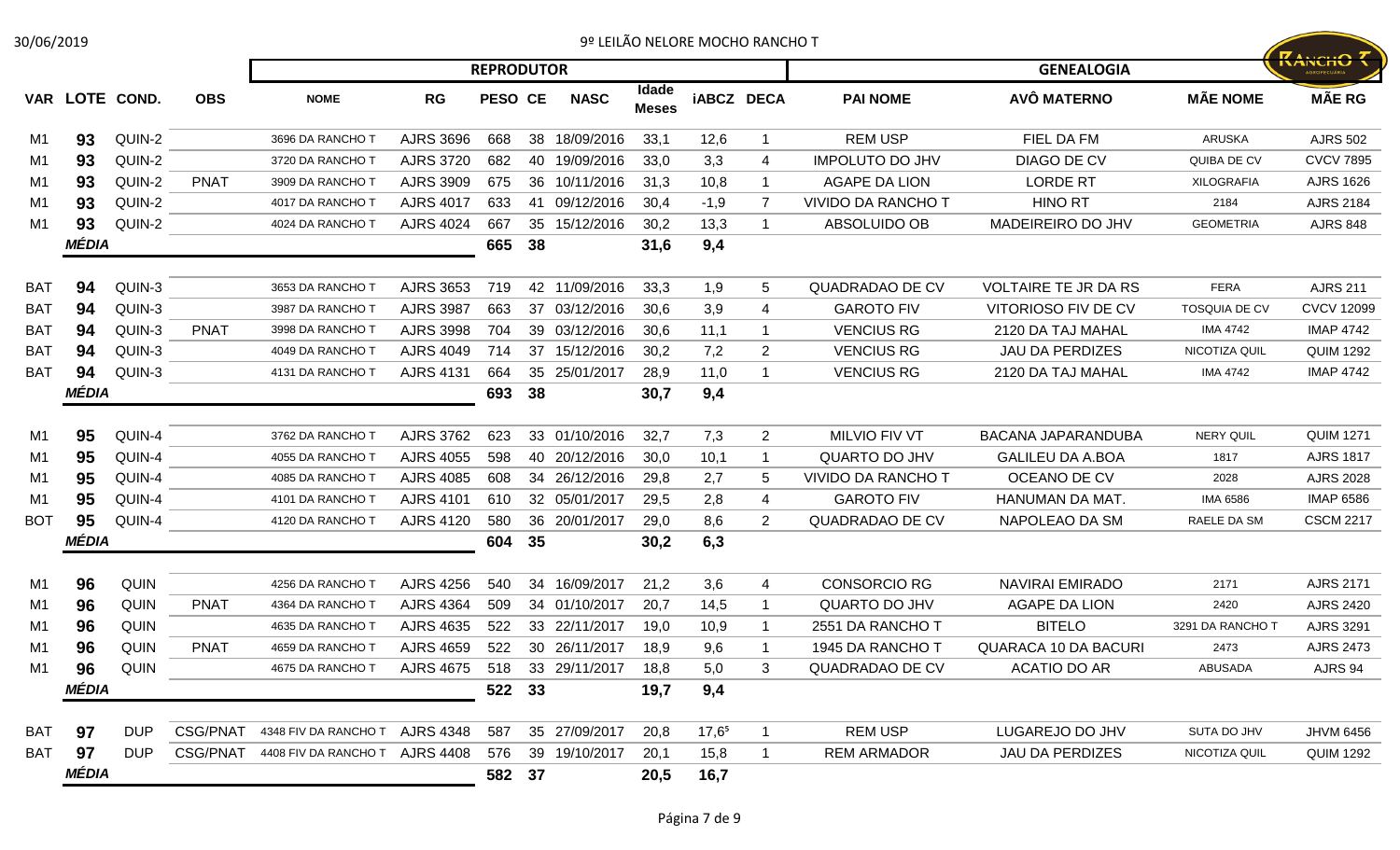| 30/06/2019      |            |             |                 |                      |                  |                   |    |               |                       |                       | 9º LEILÃO NELORE MOCHO RANCHO T |                         |                             |                         |                   |
|-----------------|------------|-------------|-----------------|----------------------|------------------|-------------------|----|---------------|-----------------------|-----------------------|---------------------------------|-------------------------|-----------------------------|-------------------------|-------------------|
|                 |            |             |                 |                      |                  | <b>REPRODUTOR</b> |    |               |                       |                       |                                 |                         | <b>GENEALOGIA</b>           |                         | <b>KANCHO</b>     |
| <b>VAR</b>      | LOTE COND. |             | <b>OBS</b>      | <b>NOME</b>          | RG               | <b>PESO CE</b>    |    | <b>NASC</b>   | Idade<br><b>Meses</b> |                       | <b>iABCZ DECA</b>               | <b>PAI NOME</b>         | AVÔ MATERNO                 | <b>MÃE NOME</b>         | <b>MÃE RG</b>     |
| M1              | 98         | <b>QUAR</b> | <b>PNAT</b>     | 4144 FIV DA RANCHO T | <b>AJRS 4144</b> | 635               |    | 37 01/08/2017 | 22,7                  | 9,9                   |                                 | <b>VENCIUS RG</b>       | <b>DIAGO DE CV</b>          | QUIBA DE CV             | <b>CVCV 7895</b>  |
| <b>BOT</b>      | 98         | <b>QUAR</b> | <b>PNAT</b>     | 4162 FIV DA RANCHO T | <b>AJRS 4162</b> | 592               |    | 34 12/08/2017 | 22,3                  | 9,6                   |                                 | <b>VENCIUS RG</b>       | <b>JUBILOSO DE CV</b>       | VALETA DE CV            | <b>CVCF 3289</b>  |
| M1              | 98         | QUAR        | <b>PNAT</b>     | 4294 DA RANCHO T     | <b>AJRS 4294</b> | 597               |    | 34 20/09/2017 | 21,0                  | 14,8                  |                                 | QUANDO DO JHV           | MAIA FIV MAT.               | 2076                    | <b>AJRS 2076</b>  |
| M1              | 98         | <b>QUAR</b> | <b>PNAT</b>     | 4354 DA RANCHO 1     | <b>AJRS 4354</b> | 553               |    | 37 27/09/2017 | 20,8                  | 11,0                  |                                 | <b>JHVM 10701 CAMP.</b> | <b>QUARACA 10 DA BACURI</b> | 1867                    | <b>AJRS 1867</b>  |
|                 | MÉDIA      |             |                 |                      |                  | 594               | 36 |               | 21,7                  | 11,3                  |                                 |                         |                             |                         |                   |
| M1              | 99         | <b>QUIN</b> |                 | 4152 FIV DA RANCHO T | <b>AJRS 4152</b> | 585               |    | 30 01/08/2017 | 22,7                  | 9,0                   | $\overline{2}$                  | <b>VENCIUS RG</b>       | SUMARIO DA S.MARTA          | <b>NEOMI QUIL</b>       | <b>QUIM 1265</b>  |
| M1              | 99         | <b>QUIN</b> | <b>PNAT</b>     | 4157 FIV DA RANCHO T | <b>AJRS 4157</b> | 609               |    | 34 01/08/2017 | 22,7                  | 11,4                  |                                 | <b>VENCIUS RG</b>       | <b>JUBILOSO DE CV</b>       | VALETA DE CV            | <b>CVCF 3289</b>  |
| <b>BOT</b>      | 99         | <b>QUIN</b> |                 | 4178 FIV DA RANCHO T | <b>AJRS 4178</b> | 583               |    | 36 18/08/2017 | 22,1                  | 7,8                   | 2                               | <b>VENCIUS RG</b>       | DIAGO DE CV                 | QUIBA DE CV             | <b>CVCV 7895</b>  |
| BO <sub>T</sub> | 99         | <b>QUIN</b> |                 | 4224 FIV DA RANCHO T | <b>AJRS 4224</b> | 609               |    | 37 11/09/2017 | 21,3                  | 7,5                   | 2                               | <b>VENCIUS RG</b>       | DIAGO DE CV                 | QUIBA DE CV             | <b>CVCV 7895</b>  |
| <b>BOT</b>      | 99         | QUIN        |                 | 4244 DA RANCHO T     | <b>AJRS 4244</b> | 582               | 35 | 16/09/2017    | 21,2                  | 8,8                   | $\overline{2}$                  | <b>VENCIUS RG</b>       | RANCHI IPE OURO             | <b>DIGITAL S. ELINA</b> | <b>YLY 2346</b>   |
|                 | MÉDIA      |             |                 |                      |                  | 594               | 34 |               | 22,0                  | 8,9                   |                                 |                         |                             |                         |                   |
|                 |            |             |                 |                      |                  |                   |    |               |                       |                       |                                 |                         |                             |                         |                   |
| <b>BAT</b>      | 100        | QUIN        |                 | 4145 FIV DA RANCHO T | <b>AJRS 4145</b> | 596               |    | 37 01/08/2017 | 22,7                  | 12,5                  |                                 | <b>REM ARMADOR</b>      | <b>ILETRADO DO JHV</b>      | REDENCAO DO JHV         | <b>JHVM 4951</b>  |
| <b>BAT</b>      | 100        | <b>QUIN</b> | <b>PNAT</b>     | 4193 FIV DA RANCHO T | <b>AJRS 4193</b> | 631               |    | 37 28/08/2017 | 21,8                  | 9,7                   |                                 | <b>VENCIUS RG</b>       | <b>SUMARIO DA S.MARTA</b>   | <b>NEOMI QUIL</b>       | <b>QUIM 1265</b>  |
| <b>BAT</b>      | 100        | <b>QUIN</b> | <b>CSG/PNAT</b> | 4250 FIV DA RANCHO T | <b>AJRS 4250</b> | 637               |    | 38 16/09/2017 | 21,2                  | 16,4                  |                                 | <b>REM ARMADOR</b>      | <b>HABIL TE DA VALONIA</b>  | MARBELA DA VALONIA      | JAA 2061          |
| <b>BAT</b>      | 100        | QUIN        | <b>PNAT</b>     | 4318 DA RANCHO 1     | <b>AJRS 4318</b> | 597               |    | 36 23/09/2017 | 21,0                  | 21,6 <sup>1</sup>     |                                 | <b>REM USP</b>          | TORETAO DO JHV              | 1917                    | <b>AJRS 1917</b>  |
| <b>BAT</b>      | 100        | <b>QUIN</b> | <b>PNAT</b>     | 4555 DA RANCHO 1     | <b>AJRS 4555</b> | 532               | 30 | 10/11/2017    | 19,4                  | 10,5                  |                                 | <b>CONSORCIO RG</b>     | VIOLAO OB                   | 3230 DA RANCHO T        | AJRS 3230         |
|                 | MÉDIA      |             |                 |                      |                  | 599               | 36 |               | 21,2                  | 14,1                  |                                 |                         |                             |                         |                   |
| M1              | 101        | QUIN        |                 | 4168 FIV DA RANCHO T | <b>AJRS 4168</b> | 565               |    | 30 12/08/2017 | 22,3                  | 9,2                   | $\overline{2}$                  | <b>VENCIUS RG</b>       | SUMARIO DA S.MARTA          | <b>NEOMI QUIL</b>       | <b>QUIM 1265</b>  |
| M1              | 101        | <b>QUIN</b> |                 | 4293 FIV DA RANCHO T | <b>AJRS 4293</b> | 575               |    | 34 20/09/2017 | 21,0                  | 7,5                   | 2                               | <b>VENCIUS RG</b>       | DIAGO DE CV                 | QUIBA DE CV             | <b>CVCV 7895</b>  |
| <b>BOT</b>      | 101        | <b>QUIN</b> | <b>CSG/PNAT</b> | 4345 DA RANCHO T     | <b>AJRS 4345</b> | 524               |    | 32 27/09/2017 | 20,8                  | 17,6 <sup>5</sup>     |                                 | <b>REM USP</b>          | TORETAO DO JHV              | 1764                    | <b>AJRS 1764</b>  |
|                 | 101        | <b>QUIN</b> | <b>PNAT</b>     | 4440 FIV DA RANCHO T | <b>AJRS 4440</b> | 533               |    | 31 27/10/2017 | 19,8                  | 9,7                   |                                 | <b>VENCIUS RG</b>       | <b>SUMARIO DA S.MARTA</b>   | <b>NEOMI QUIL</b>       | <b>QUIM 1265</b>  |
| <b>BOT</b>      | 101        | <b>QUIN</b> | <b>PNAT</b>     | 4678 DA RANCHO T     | <b>AJRS 4678</b> | 512               |    | 35 29/11/2017 | 18,8                  | 11,3                  |                                 | <b>JHVM 11321 CAMP.</b> | OLIM DE CV                  | <b>TOURINHA DE CV</b>   | <b>CVCV 12565</b> |
|                 | MEDIA      |             |                 |                      |                  | 542 32            |    |               | 20,6                  | 11,1                  |                                 |                         |                             |                         |                   |
| M1              | 102        | <b>QUIN</b> | <b>PNAT</b>     | 4185 FIV DA RANCHO T | <b>AJRS 4185</b> | 575               |    | 33 24/08/2017 | 21,9                  | 13,8                  |                                 | 2445 DA GREN.           | DADO DA SM                  | 2408                    | <b>AJRS 2408</b>  |
| M1              | 102        | QUIN        | <b>CSG</b>      | 4213 DA RANCHO T     | <b>AJRS 4213</b> | 549               |    | 31 05/09/2017 | 21,5                  | $18,9^2$              |                                 | <b>REM USP</b>          | <b>FULVINO VT</b>           | <b>LITANA VT</b>        | FVT 6855          |
| M1              | 102        | QUIN        |                 | 4263 DA RANCHO T     | <b>AJRS 4263</b> | 540               |    | 32 16/09/2017 | 21,2                  | 9,7                   | -1                              | JHVM 11321 CAMP.        | METEORO OB                  | <b>ESCUSA OB</b>        | <b>OBG C8194</b>  |
| M1              | 102        | QUIN        | <b>PNAT</b>     | 4320 DA RANCHO T     | <b>AJRS 4320</b> | 559               |    | 34 27/09/2017 | 20,8                  | 10,8                  | -1                              | JHVM 10626 CAMP.        | JAGUARARI DE CV             | 2750 DA RANCHO T        | <b>AJRS 2750</b>  |
| M1              | 102        | <b>QUIN</b> |                 | 4324 DA RANCHO T     | <b>AJRS 4324</b> | 545               |    | 34 27/09/2017 | 20,8                  | 8,3                   | 2                               | QUADRADAO DE CV         | <b>QUARACA 10 DA BACURI</b> | 2991 DA RANCHO T        | <b>AJRS 2991</b>  |
|                 | MÉDIA      |             |                 |                      |                  | 554 33            |    |               | 21,3                  | 12,3<br>Página 8 de 9 |                                 |                         |                             |                         |                   |